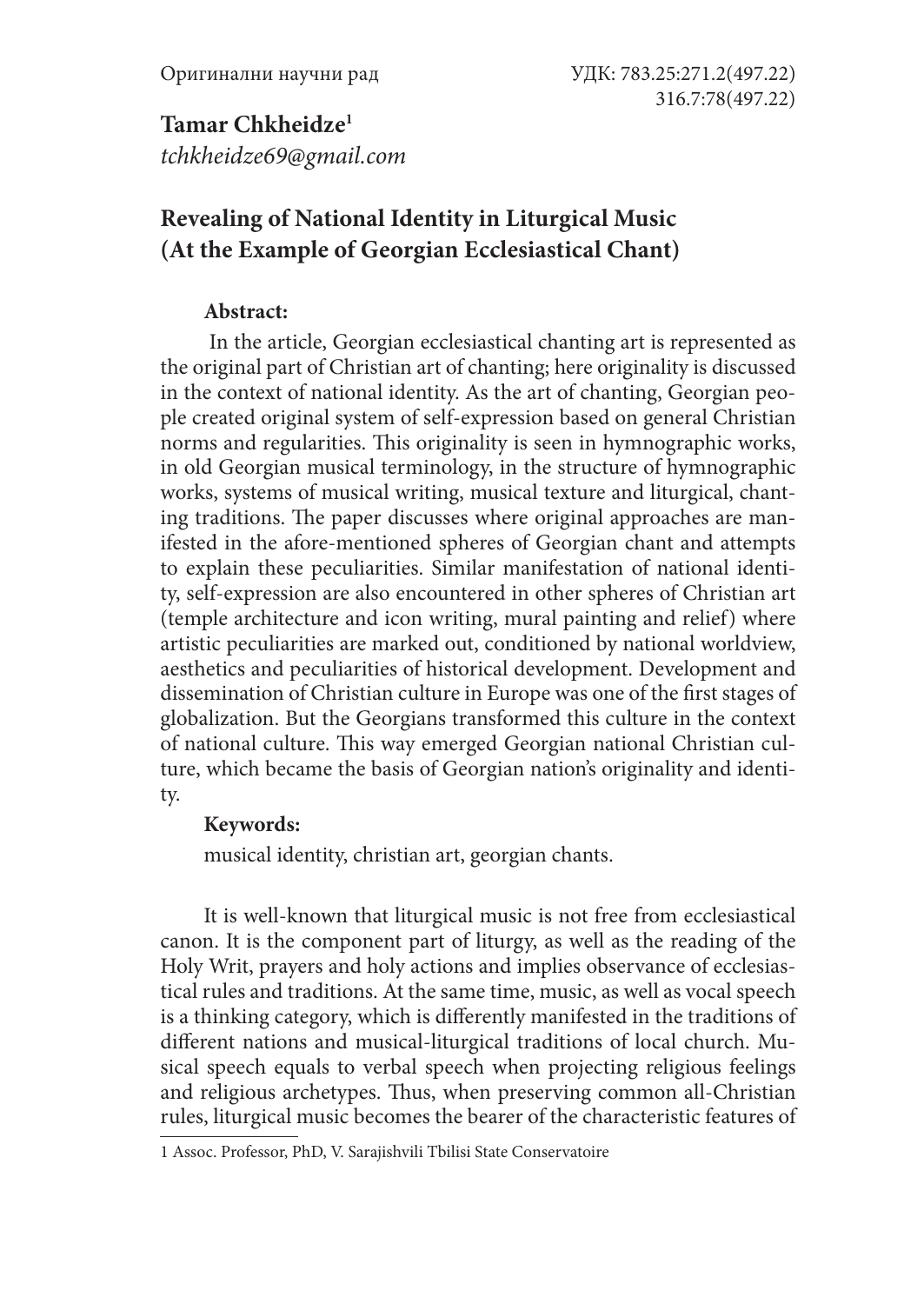national musical thinking. In this very context, we regard Georgian ecclesiastical chant, which alongside the preservation of sacred rules and traditions is the result of the rendition of Christian consciousness by means of the forms of national musical thinking.

The Georgians' attitude to chant formed throughout centuries, their care for its preservation shows that for the Georgians it was one of the means of national identification, as being Christian and being Georgian had become inseparable in the Georgians' consciousness.

It is known, that it was an accepted practice to perform Divine Liturgy in native language at local churches and Georgian churches abroad. This commenced after the transmission of Holy Spirit on the Apostles, as a result of which they were granted the talent of preaching in the mother tongue of the people among whom they disseminated Christian Truth. Hence, it was natural that nothing counteracted the translation of gospel, the Book of Hours and hymnographic works into Georgian. In VI century, if not earlier, main liturgical books were translated in Georgian language (Kekelidze 1980, 373). With the same logic, adaptation of musical tunes to Georgian was not opposed.

We suppose that the adaptation of tunes to Georgian language could not have implied only the changes determined by the phonetics of Georgian language. Georgian national spirit was inhaled by ecclesiastical chants. Multipart (three-part) chant was the form of expression acceptable for the Georgians in the entrails of Christianity, where each nation can glorify Lord by the forms closest to its spirit. Polyphonisation of tunes (cantus firmus) must have accompanied the process of "Georgianization", as polyphony is the natural, immanent feature of Georgian musical language.

Why and what for were liturgical books and hymnographic texts translated into domestic languages? To facilitate praying for a Christian believer and create the inner state, without which there is no Divine Liturgy. In their writings Holy fathers appeal to the parish to participate in the liturgy: "With your respectful presence in the church, participate in chants and prayers with your heart", or "When hearing prayers in the church, try to listen to them not only with ears by with your heart, so that the entreaty of the church becomes your own one". What does participation in liturgy mean? In the first place this implies the existence of suitable conditions for participation – performing the liturgy in the language understandable, desired and acceptable for you. So that you completely cognize and participate.

Attentive participation in liturgy would be impossible without corresponding phonetic, acoustic, and architectural environment. Thus, if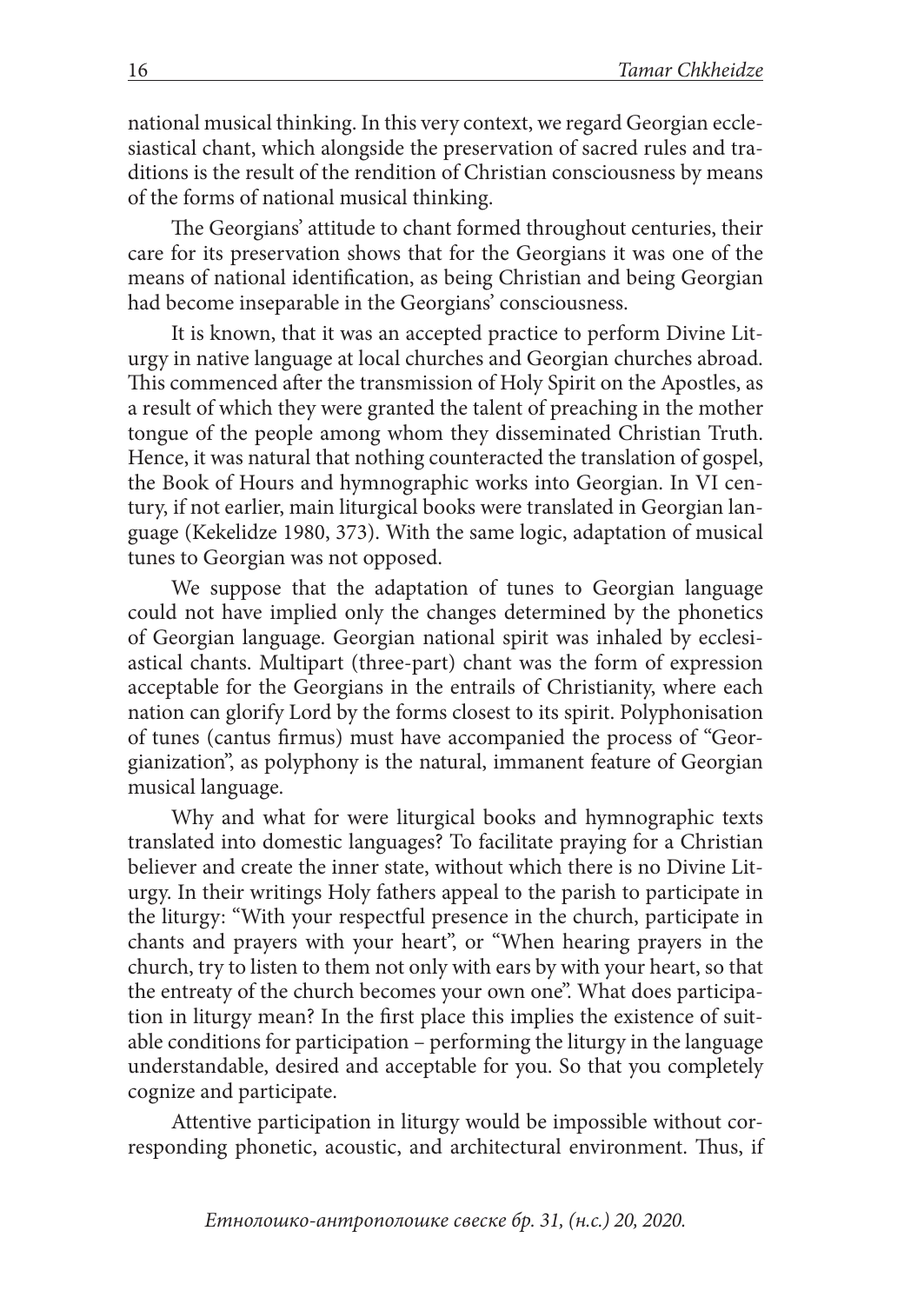initially translating in Georgian was intended for the dissemination of Christianity, its cognition. With the lapse of time, they started looking for adequate means and tools to express religious emotions, manifested ecclesiastical literature, hymnography, icon painting and temple architecture.

This is why people of different beliefs are taken by emotions when entering the temple of another religion. Moreover, we are Orthodox Christians, but still feel little estranged at Russian or Byzantine churches. The same emotion is present when attending Divine Liturgy at another, non-Georgian church and when listening to chants, or readings in other language. Here, the question is raised - why? If it is acknowledged that Divine Liturgy at all Orthodox churches is based on all-Orthodox rules, and Christian Byzantine, Armenian, Syrian architectures follow general Christian norms. The thing is that, not only different people, but each person is inclined to one religious emotion. Correspondingly, he needs another environment and other means to express these emotions. Thus, naturally the Georgians create their own which they feel as their own. They create their own hagiography, hymnographic works in which their poetics differs from that of Byzantine authors. They "georgianize" tunes and create three-part chants equal to their self-expression, which coincide with their perception of Christian truth. They create their own architecture and do not borrow it from the others.

Christian art (temple architecture, hymnography and chant) is not only physical or acoustic objects. They express encounter with our perception. The form of devotion also implies the existence of emotional moment, how one expresses his faith, your relation via prayers. Georgian architecture follows general norms of Christian architecture. At the same time, it is the artistic image of universal Christian truth, which is familiar to the Georgian people. In what lies the aesthetics of Georgian temple?

As the renowned fine art expert Dimitri Tumanishvili notes: "When entering Georgian temple, our gaze is directed upwards". In his opinion: "We – Georgians perceive not length or width, but height as basic dimension of the church, we feel verticality, and this is the aesthetics of Georgian church" (Tumanishvili 2014).

 To which form of expressing religious emotions are inclined the Georgians, with their spiritual construction? Of course, to the polyphonic form. In the Georgians' musical thinking, perception of verticality manifested in temple architecture is revealed in vertical sounding. If Medieval Byzantine, Slavic and Russian single-part chant expresses horizontal perception of space, the Georgians' musical space expresses the vertical one. The 11<sup>th</sup> century Georgian philosopher Ioane Petritsi brought this to the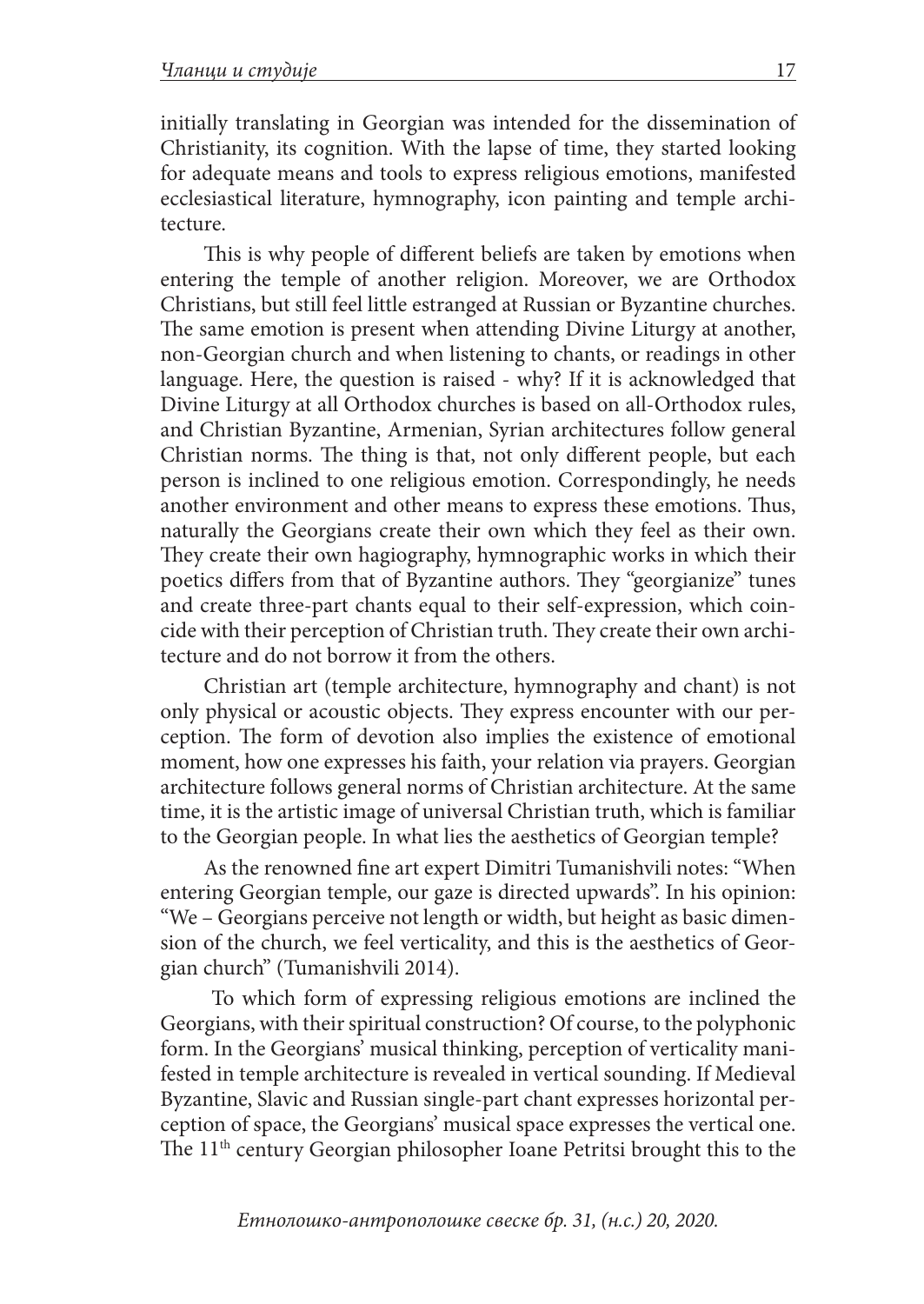level of philosophical notion, thus confirming the existence of polyphony in the 11<sup>th</sup> century and its highly artistic value (Pirtskhalava 2003, 114)

Georgian neumatic system is coordinated vertically. The neumas, disposed above and below the verbal text of hymn, represent music incarnation of the hymn, reflecting one another mirrorwise. In this case Oniani draws attention to the principle of symmetry and discusses it in the aspect of symbolic (Oniani 2004, 30). Famous Georgian ethnomusicologist Otar Chijavadze relates the above-the-line and below-the-line disposition of neumes to polyphony: "The ending of the eirmi of each voice part is denoted by below-the-line neumes. Proceeding from this, we consider it quite natural for below-the-line neumes to denote bass melody" (Chidjavadze 1954, 37). Georgian neumatic notation is the original system to write down unique Georgian tunes, making it different from its contemporary Byzantine notation. Here, we would also like to express our opinion about below-the-line signs. If they denote the movement of bass part, why do not they accompany the entire chant text? And why are they abundantly used only in ending constructions? We agree with Chijavadze's supposition; however we never found the answer to this question. In our opinion, these signs may express the freedom of bass part movement in octave coordination with the top voice in cadence until their unison or on the way to fifth accord. It can be supposed in final stanza or phrase the bass is freer than the top part, exactly from this commences the replacement of parallel, complex movement by the polyphonic one, similarly as in West European organum; if this supposition is close to reality, it would not have been necessary to use special signs to denote the simultaneously moving bass. The polyphonic form of professional music in the last quarter of the 10<sup>th</sup> century would not have been so developed, as was under the conditions of Georgian Renaissance (XII c.). There is much testifying to this in Georgian chant examples, which is expressed in the existence of archaic sonorities of  $4<sub>8</sub>$ -s and  $5<sub>9</sub>$ -s. Thus, writing system also elaborates original ways for the documentation of polyphonic chants in Georgian hymnographers' oeuvre.

Here, I would like to particularly underline the meaning of chanting and attitude to it in the Georgians' secular life, which clearly exposes value categories of the nation. It is known, that education is the means for world cognition, which is very important for the formation of personality. If we discuss how significant chanting was for the domestic system of family education, from this standpoint it will clearly show the orientations of the Georgians' outlook.2

2 The academies founded at the monasteries in the  $11<sup>th</sup>$ - $12<sup>th</sup>$  centuries, which were powerful centers of Georgian culture and education, ceased their existence in the 14<sup>th</sup> century due to the historical vicissitudes.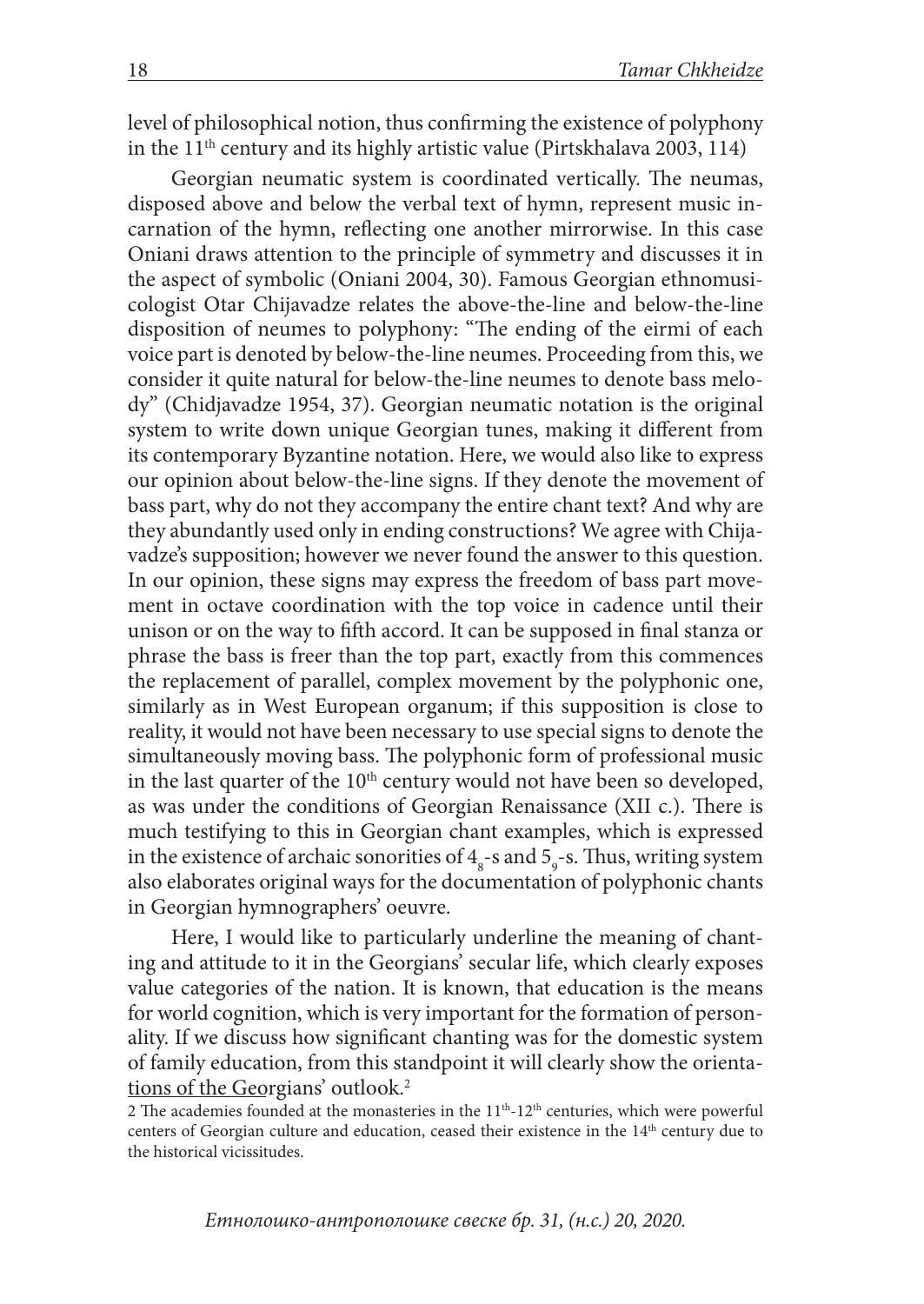Historical facts confirm that Georgian noble laymen's education based on the study of ecclesiastical chants (eirmi). A young person should have learnt chanting art since early age. Therefore, in Georgia "it was difficult to find a family where family members didn't know chanting" (Khundadze 1911), and "it was considered as complete ignorance not knowing chanting by nobles, even by women" (Machabeli 1864, 49-73).

Historical sources and ecclesiastical works contain the data about clergymen mastered in chanting; which is natural. But emphasizing the knowledge of chants by laymen shows that such knowledge particular honour and underlined the importance of Christian chants in the system of education. Equalization of chants to the teaching of Holy Write and poetry indicates that chant too was the means of nation's self-expression and played significant role in the formation of value system.

For instance, the author of Meskhetian chronicle<sup>3</sup> among other laudatory features of Mzechabuk $^4$  mentions that "Mzechabuk was a big lover of books and accomplished chanter, and had beautiful voice" (Javakhishvili 1990, 153). The example of Nikoloz Baratashvili<sup>5</sup> once again confirms the role of chanting in children's upbringing. It is known, that the inspiration of Baratashvili's poem "My Prayer" was the heirmos "*Soplisa zghvai aghdzrul ars*" ("Beholding the sea of Life"). Zurab Chavchavadze<sup>6</sup> duly mentions that Baratashvili may have got familiarized with this heirmos in his childhood, all the more that the poet got family-education and went to school only at the age of 10 (Ch'avch'avadze 1993, 19). In Georgia of the times after Baratashvili, teaching eirmi to children does not lose its importance in the education system. This indicates to spiritual and common aesthetic orientations which existed since the creation of these chants and continued their life in the Georgians' consciousness of later times.

Thus, equalization of mastering the chant art with teaching of the Bible and poetry indicates to the fact that, chanting as the one of the important occurrences in Georgian spiritual culture was paid very great importance in the system of Georgians' spiritual values and national consciousness, while protection and maintenance of their traditions. All the above-mentioned confirms those spiritual connections and common esthetic characteristics which continued existence in the consciousness of

<sup>3</sup> One of the most important sources of Georgia's history, including the data on Samtskhe-Saatabago and political history of neighboring countries.

<sup>4</sup> *Atabeg* of Samtskhe-Saatabago in 1500-1515. In the Kingdom of Georgia *Atabeg* was one of the highest court titles created by Queen Tamar  $(12<sup>th</sup> c)$ . The atabeg of Georgia was a vizier and a Lord High Tutor to Heir Apparent. In 1334, the title became hereditary in the Jaqeli family who ruled the Principality of Samtskhe.

<sup>5</sup> Prince Nikoloz «Tato» Baratashvili, Georgian poet – romanticist (1817-1845).

<sup>6</sup> Georgian literator (1953-1989).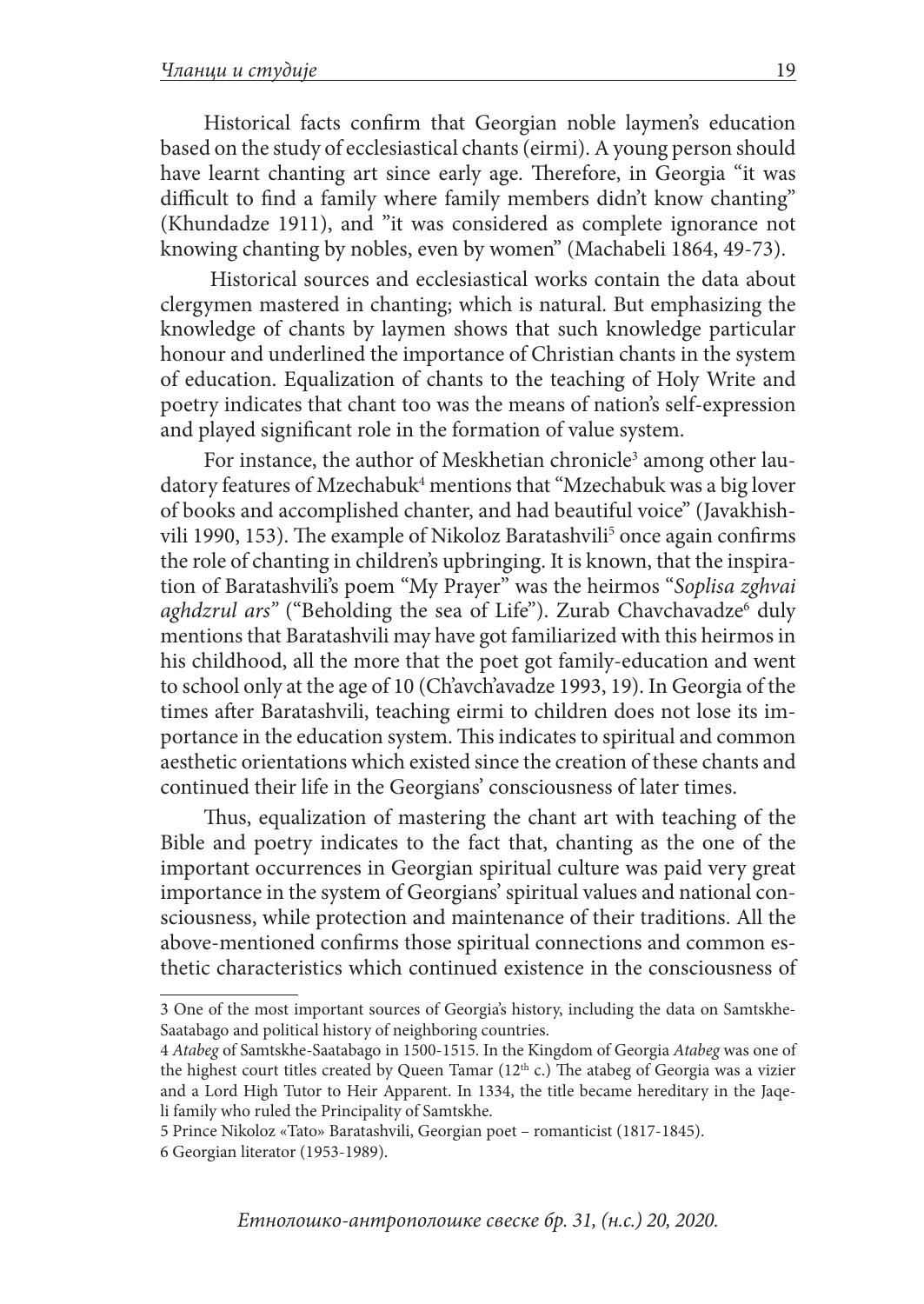Georgians since creation these chants. These connections were not ceased till the beginning of XX century.

After the abolishment of autocephaly of XIX century Georgian church, the policy which was directed by Russian exharchs to erase Georgian national identity and the characteristics indicating its values, declared a special battle against Georgian chanting. Russia realized very well that Georgian chanting presented the prominent symbol of national self-expression. Since 60-ies of XIX century, the movement which began to save and defend Georgian chanting was the asnwering reaction against the Russification policy which was carried out in Georgia. In thinking of defenders and supporters of Georgian chanting, it is obvious, importance of Georgian chanting from the point of view of maintenance of the national identity. These connections existed until the beginning of the 20<sup>th</sup> century when the Soviet ideology applied barbaric methods to erase national identity and value orientations.

Therefore, the agitation concerned with danger to lose a chanting tradition was very fierce as well as joy connected with its trying for restoration.7 The percetion of Georgians and their attitude to Georgian church chanting as to the important occurence defining Georgian identity and spiritual culture found its relfection in the speech delivered by Philimon Karbelashvili<sup>8</sup> in front of Bodbe monastery students of Georgian chanting. He spoke in his speech about the respect towards chanting which existed hisotrically. He compares the decline of chanting with weakening of christianity and strengthening of church with fight for its restoration. He appeals young people to participate in saving and defending of chanting, maintenance of traditions, tries to show them glory of Georgian chanting and its high value (Karbelashvili 1864, 43-84).

 Thus, Georgian chant, which reflects Christian emotions, is the symbol of national self-expression. This exceptionally rich spiritual treasure is not only the element accompanying Divine Liturgy, but tenderly preserved musical chronicle as well, which survived thanks to being transferred from monasteries to families and communities. Traditions of Christian art of chanting are so deeply imprinted in the Georgians'

<sup>7</sup> In Polievktos Karbelashvili's (Perfect chanter, representative of Karbelashvili chanter's family 1855–1936) opinion,"a killer of a native chanting and song is worse than a man's eater – be it a native person or foreigner". He compares losing of national chanting and song and its change with losing of the native language, moreover, losing of the native country (Karbelashvili 1898, 9).

<sup>8</sup> Philimon Karbelashvili (1836–1879). One of the representatives of famous chanter's family – Karbelashvili family (f**ive** brothers Karbelashvili**).** For their efforts and activities in the preservation of Georgian musical and religious traditions during the late nineteenth and early twentieth century, were canonized by the Georgian Orthodox Church in 2011.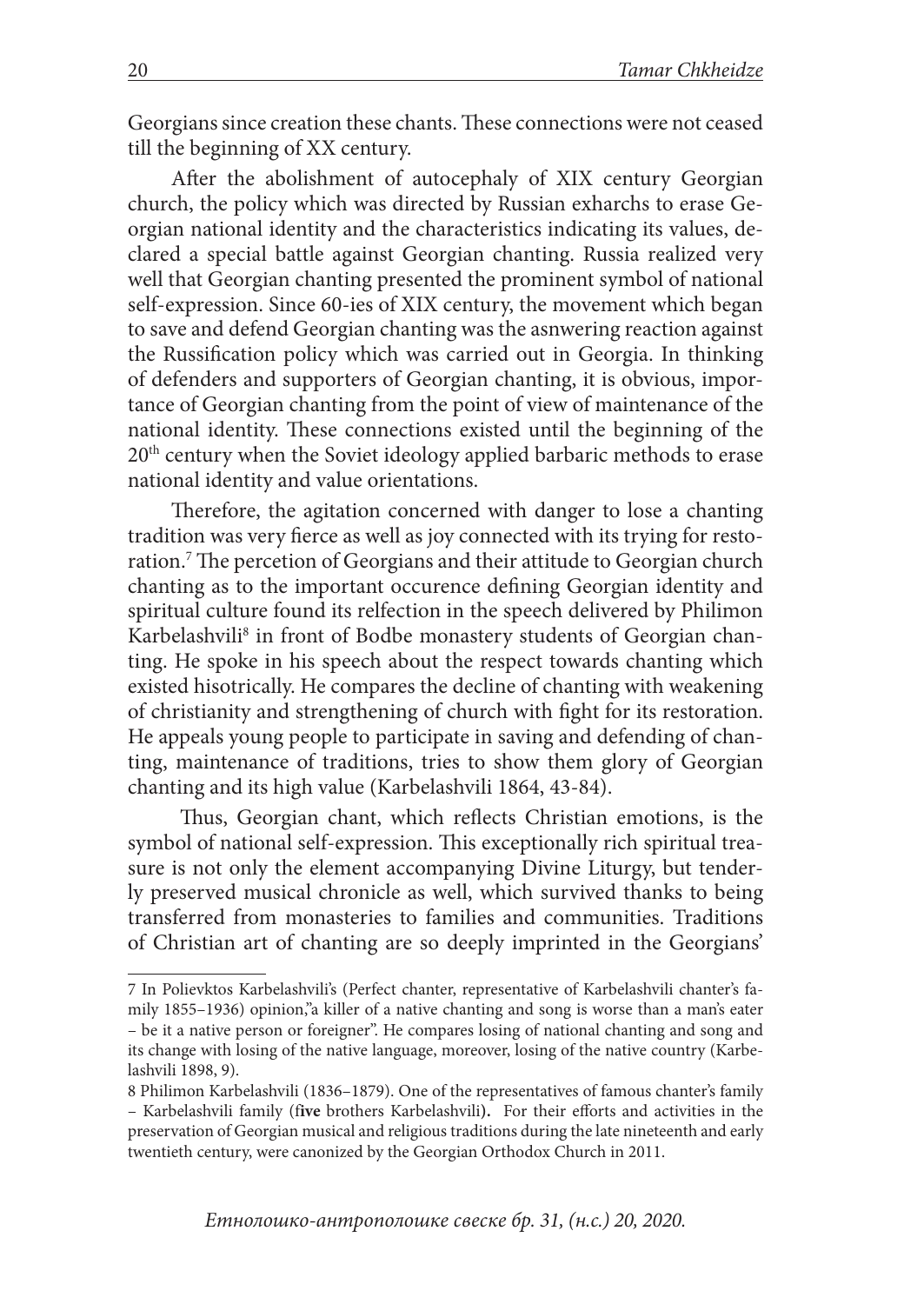spirit and mind that the trace of Byzantine chant tradition absorbed and "Georgianized" by Georgian chant is still alive in its musical speech: when humming, when not knowing verbal text or purposefully singing only the tune we use onomatopoeias and phonemes such as *tararam, rimtariro, taranano*, etc. And we do not even suspect that this is "Tirerim" one of the ornamented elements of *Cretamata* calophonic style of the 13th century Byzantine chanting which has been adapted in Georgian folk music as *tararano*. It is also encountered in the 20<sup>th</sup> century Georgian literature "*Vintsa katsia, aranano; chokha –jachvia, taranano; kudi nabdisa, aranano, chabalakhia!*"9 (G. Leonidze – the novel "*Tsitsikore*").

Thus, Georgian ecclesiastical chant is the organic part of all-Orthodox art of chanting, at the same time imbued with national musical consciousness, testifying to the Georgians' highly aesthetic orientations and wide-scale of musical thinking. It presents the united system for expressing Christian values, which distinguishes Georgian Christian art from that of other Orthodox cultures. This is original embodiment of the universal, referred to as Christian truth.

#### **Bibliography**

Chidjavadze, Otar. 1954. "Musikaluri nishnebis amokhsnisatvis". (for the decoding musical sign) Sabch'ota khelovneba N6.

Ch'avch'avadze, Zurab. 1993. *Literaturis-mtsodneoba, k'ritik'a, publicistik'a, targmani*. Tbilisi: Mertskuli.

Karbelashvili, P'olievktos. 1898. *Kartuli saero da sasuliero k'iloebi. Istoriuli mimokhilva* (*Georgian Secular and Spiritual Modes. Historical review*). Tbilisi: Tsnobis Purtseli.

Karbelashvili, Pilimon. 2015. "Sitkua tkmuli mostsavleta mimart kartulis galobisa, ts'midis ninas soborsa shina, Bodbes". (*Spech said to the student at the monastery of Bodbe)*. In *Kartuli galobis kronik'a 1861-1921 ts'lebis periodikashi*, ed. David Shugliashvili, 49-52. Tbilisi: National Parliament Library. Originally published in Tsiskari N5 (Tfilisi 1864).

Kekelidze, Korneli. 1980. *Dzveli kartuli litaraturis istoria*. (*History of old Georgian literature*) I book. Tbilisi: Metsniereba.

Khundaze, Razhden. 1911. Introduction to K'arTuli galoba. Liturgia Ioane ok'rop'irisa, Vasili didisa da Grigol ghvTismetq'velisa. notebze gadaghebuli R. Khundadzis mier. Tbilisi.

<sup>9</sup> It is not accidental that tune and structure of the mentioned folk-song, widely spread in Kartli (east Georgia) reveals musical relationship with the Eucharistic chant – "We Praise Thee".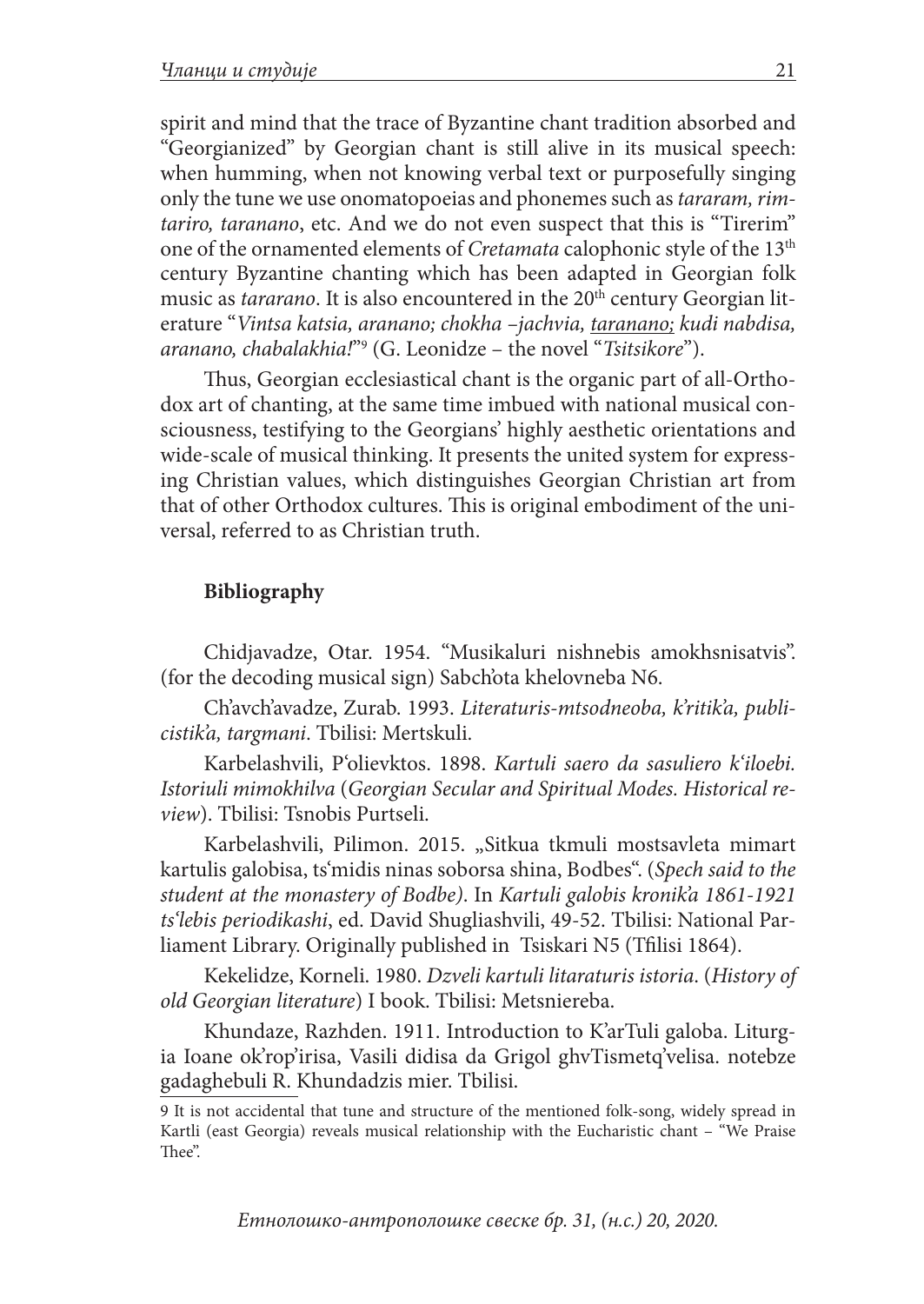Machabeli Davit. 2015. "Kartuelt Zneoba" *(Georgian Habit)*. In *Kartuli galobis kronik'a 1861-1921 ts'lebis p'eriodikashi*, ed. David Shughliashvili, 41-49. Tbilisi: National Parliament Library. Originally published in Tsiskari N5 (Tpilisi 1864).

Oniani, Ekaterine. 2004. *Nevmuri damwerloba da nevmirebis sistema ghvtismsakhurebis karTul praktik'ashi (X-XI da XVIII sauk'unis khelnatserta magalitze)*. (*Neumatic writing and neumatic system in Georgian Liturgical Practice)* PhD diss., Tbilisi State Conservatoire.

Phirtskhalava, Nino. 2003. "Ioane Petritsi's Philosophy and Georgian Polyphony". In *The First International Symposium on Traditional Polyphony. Proceedings*, ed. Rusudan Tsurtsumia and Ioseb Jordania, 109-126. Tbilisi: The International Research Center For Traditional Polyphony**.**

Tumanishvili, Dimit'ri. 2014. "KarTuli khuroTmodzghvreba". Lekciebis tsik'li N4 (V saukunis satadzro khuroTmodzgvvreba). *(Georgian architecture. cycle of lectures).* https://www.youtube.com/watch? v=-Zjwglh4\_xk

Javakhishvili, Ivane. 1990. *KarTuli musikis ist'oriis dziriTadi saki-Tkhebi.* Tbilisi: Pederatsia.

# **Taмар Чкеидзе**

# **Откривање националног идентитета у литургијској музици (на примеру грузијског црквеног појања)**

У овом чланку, уметност грузијског црквеног појања је представљена као оригинални део хришћанске уметности појања, с тим што се оригиналност разматра у контексту националног идентитета. У уметности појања, грузијски народ је створио оригинални систем самоизражавања, заснован на општим хришћанским нормама и правилностима. Ова оригиналност се види у химнографским радовима, у старој грузијској музичкој терминологији, у структури химнографских радова, системима музичког писања, музичкој текстури и литургијској традицији појања. У раду се истражује где се манифестују оригинални приступи у раније поменутим сферама грузијског појања и тежи се објашњењу ових особености. Сличне манифестације националног идентитета (самоизражавања) се, такође, срећу у другим сферама хришћанске уметности (храмовној архитектури и иконопису, сликању мурала и рељефу), где су уметничке карактеристике означене и условљене националним погле